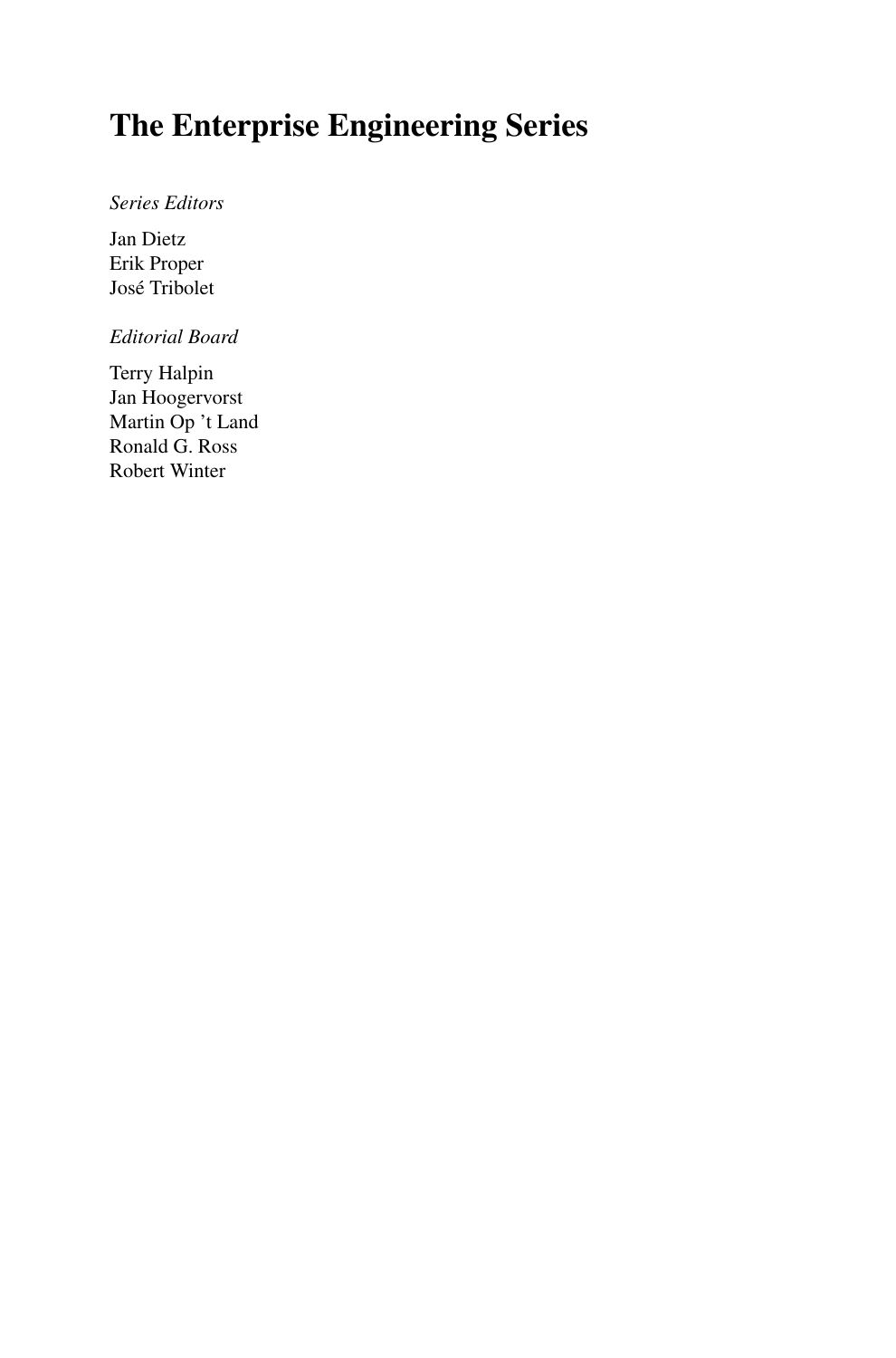Martin Op 't Land **·** Erik Proper Maarten Waage **·** Jeroen Cloo Claudia Steghuis

# Enterprise Architecture

Creating Value by Informed Governance

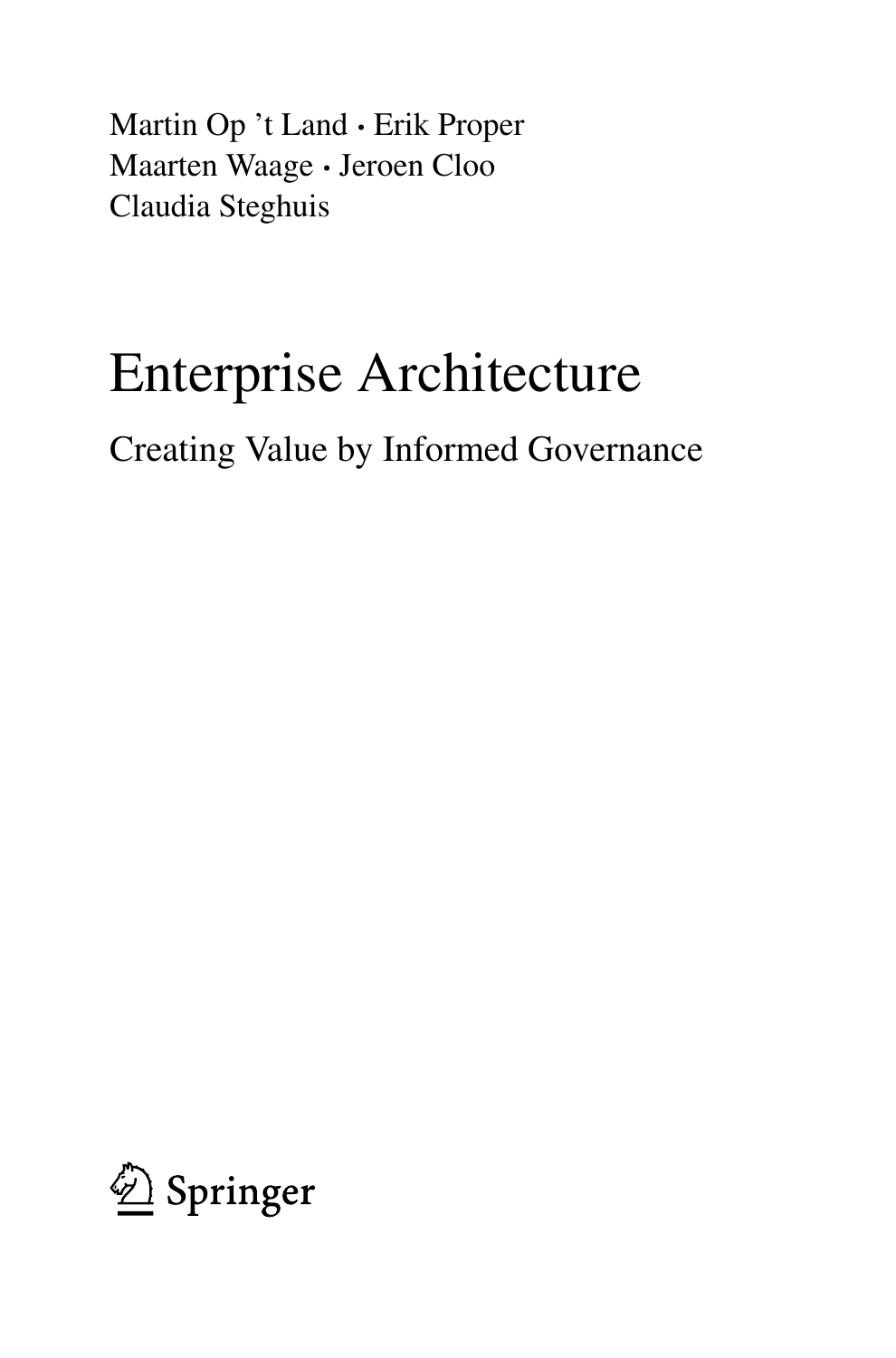| Maarten Waage                                                                                                                                                                                                                                                                    |
|----------------------------------------------------------------------------------------------------------------------------------------------------------------------------------------------------------------------------------------------------------------------------------|
| Capgemini Nederland B.V.<br>Papendorpseweg 100<br>3528 BJ Utrecht<br><b>Netherlands</b><br>E-mail: maarten.waage@capgemini.com                                                                                                                                                   |
| Jeroen Cloo                                                                                                                                                                                                                                                                      |
| <b>SeederDeBoer</b><br>Laapersveld 57<br>1213 VB Hilversum<br><b>Netherlands</b><br>E-mail: jeroen.cloo@seederdeboer.nl<br>Claudia Steghuis<br>Capgemini Nederland B.V.<br>Papendorpseweg 100<br>3528 BJ Utrecht<br><b>Netherlands</b><br>E-mail: claudia.steghuis@capgemini.com |
|                                                                                                                                                                                                                                                                                  |

ISBN 978-3-540-85231-5

e-ISBN 978-3-540-85232-2

DOI 10.1007/978-3-540-85232-2

Library of Congress Control Number: 2008932116

ACM Computing Classification (1998): H.1, H.4, H.5, J.1, K.4.3, K.6.1

© 2009 Springer-Verlag Berlin Heidelberg

This work is subject to copyright. All rights are reserved, whether the whole or part of the material is concerned, specifically the rights of translation, reprinting, reuse of illustrations, recitation, broadcasting, reproduction on microfilm or in any other way, and storage in data banks. Duplication of this publication or parts thereof is permitted only under the provisions of the German Copyright Law of September 9, 1965, in its current version, and permission for use must always be obtained from Springer. Violations are liable to prosecution under the German Copyright Law.

The use of general descriptive names, registered names, trademarks, etc. in this publication does not imply, even in the absence of a specific statement, that such names are exempt from the relevant protective laws and regulations and therefore free for general use.

*Cover design:* KuenkelLopka GmbH

Printed on acid-free paper

987654321

springer.com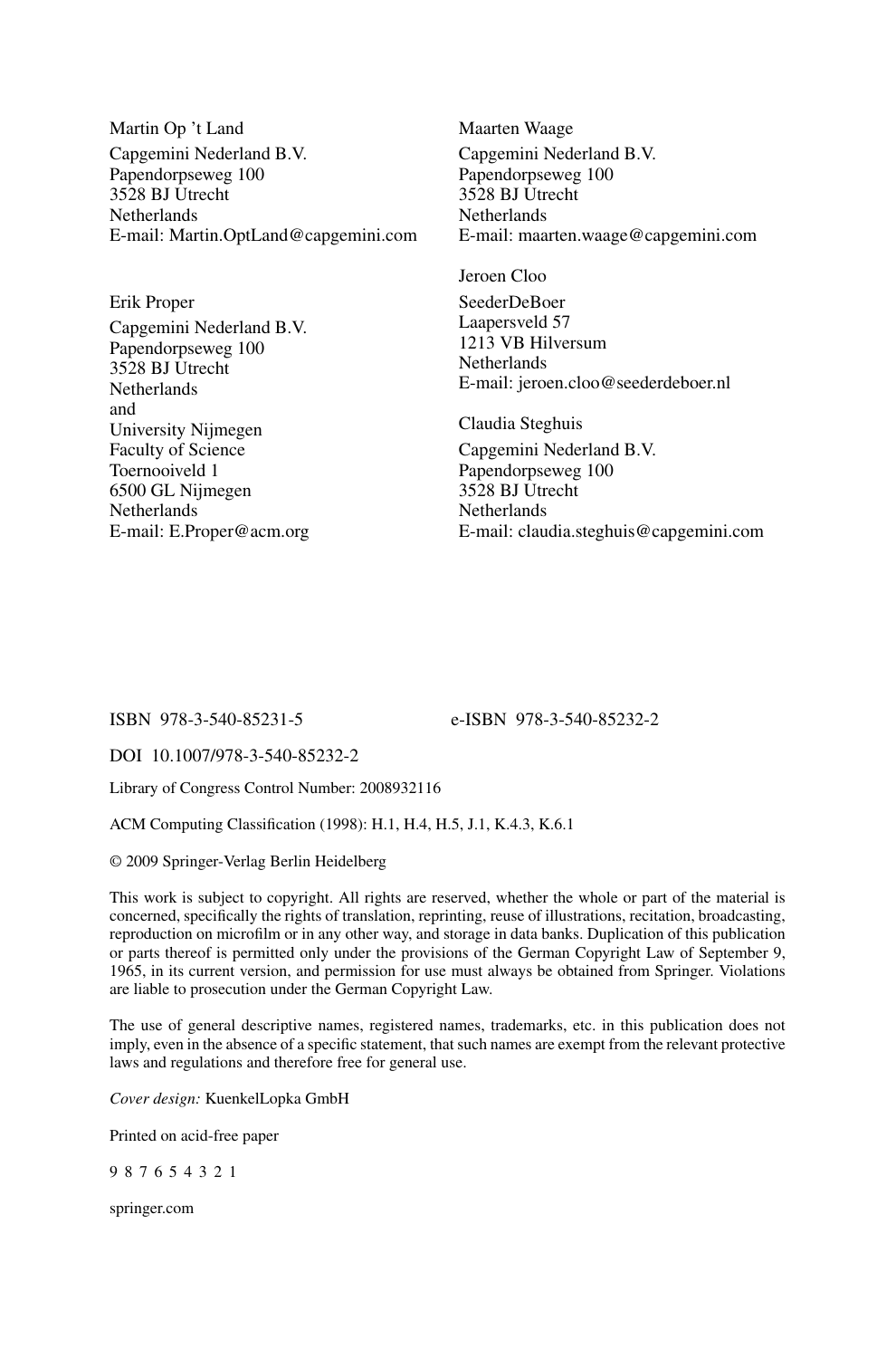#### **Foreword by Frank Baldinger**

I feel especially pleased and honored to write the foreword of this book because it is the first book supporting a Master's curriculum on Enterprise Architecture (EA) at Radboud University Nijmegen, the Netherlands. The book is also written for practitioners of EA in end-user organizations, and for IT-suppliers. The book focuses on the needs underlying enterprise architecture. The needs from a business perspective are considered, as well as the needs from the perspective of designers, engineers, and developers.

As you can read in Chap. 3, there are many definitions of "Enterprise Architecture." The authors of this book state: *The variety in these definitions does seem to indicate that the field of enterprise architecture is still in its infancy*. I would rather contribute this variety to growth, evolution, and enrichment within the EA domain, and to the tendency to define EA from the points of view of a variety of stakeholders. Many people (including myself) do still feel an urgent need for a converging EA-discipline, including international standards and acceptance. Sadly, there have only been some weak signs of such a development up to now. Simply put: In my opinion, EA has now evolved from infancy to adolescence.

Twenty years after the first publications and books on enterprise architecture, the domain is evolving slowly, but in a straight line, toward a more business driven approach. It has been transformed from process and technology driven to more business and information driven. In the last few years, it has also evolved from a framework-driven approach to a business-capability approach. This implies that the need for competencies with respect to information science and system engineering is extended with the need for "other" competencies, for example, focusing on business stakeholder management or organizational problem diagnostics. As a result, the activities and competencies of an enterprise architect are increasingly heterogeneous and evolve at least in two directions: toward an architecture engineering discipline and toward a discipline where enterprise architects work more closely to the business.

The authors of this book are lecturers involved in the Master's curriculum on enterprise architecture taught in tandem by Capgemini and the Radboud University Nijmegen. They have a broad and deep experience in both disciplines involved, rooted in their daily work at Capgemini and the University. The resulting chemistry between competencies and mindsets gives a very special flavor to this book: a flavor of enrichment of both sets of competencies. There is, however, also a built-in tension: the tension between the mindsets of the people working in the domains of business engineering versus system/information engineering. As both aspects are integrated in this book in a very natural way, the result has considerable added value for practical use in organizations, where the same tension exists. Therefore, this approach promises to be very useful to both students and experienced enterprise architects working in either domain.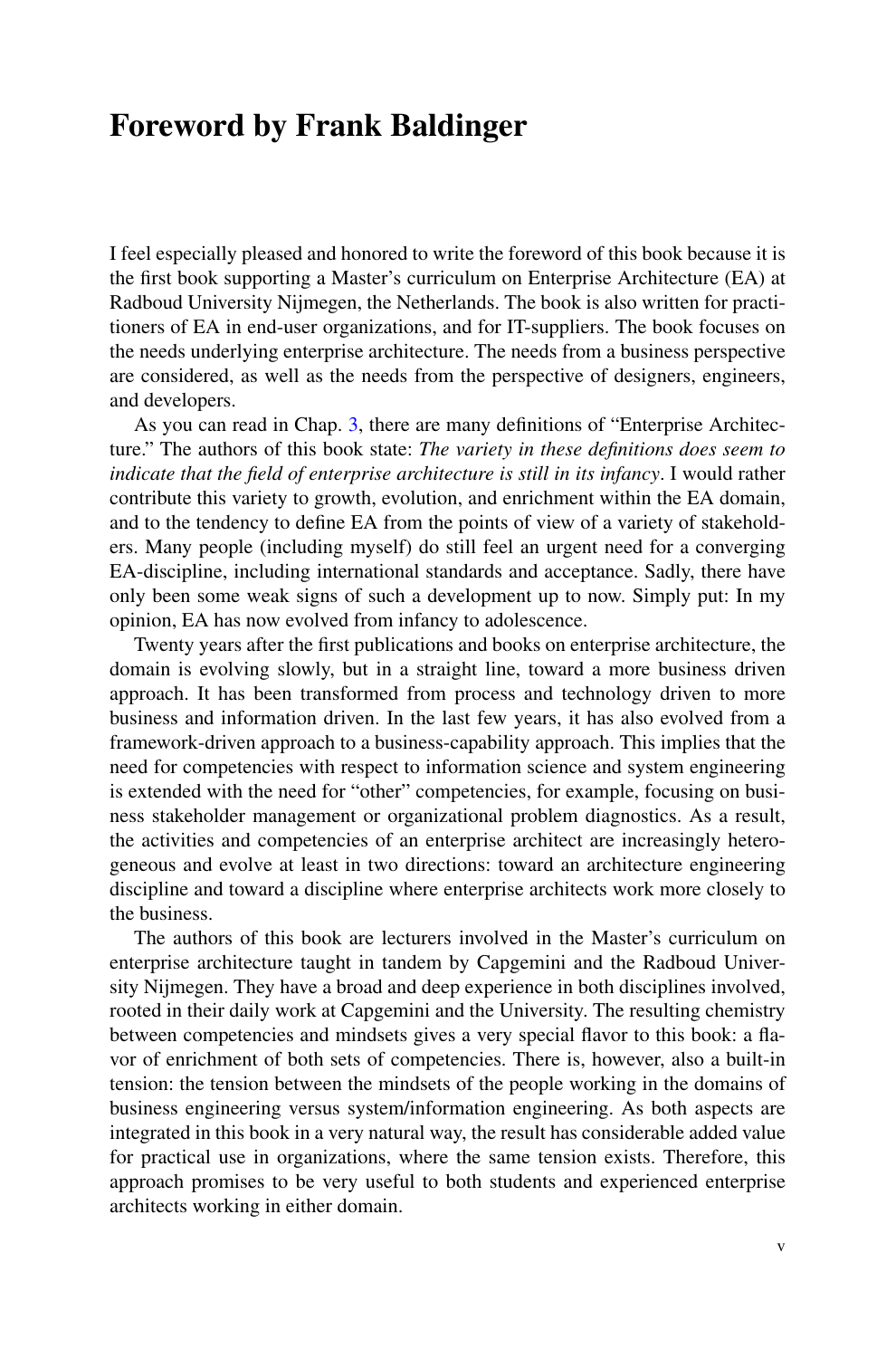As the Master's course on enterprise architecture at Radboud University is continuously evolving, this book shows that it has certainly the capability to support the need for convergence on EA and help the international EA-community to strive in that direction. This is the common ground for both the Master's curriculum on EA and the Netherlands Architecture Forum (NAF). The NAF community platform for EA is used by several authors of this book to validate and extend their ideas on EA. The NAF has about 70 organizations as members, distributed over three pillars: user-organizations, suppliers (including consultancy organizations), and scientific institutions (including educational institutions). They work together in working groups on mutually interesting EA-subjects, enriching the output with their distinctive views on the world of EA.

Many words have been written on the subject of EA, but I believe this book will stand the test of time and be recognized as a foremost contributor to the evolving body of knowledge of EA.

Ir. A.F. (Frank) Baldinger Chairman, Netherlands Architecture Forum (NAF)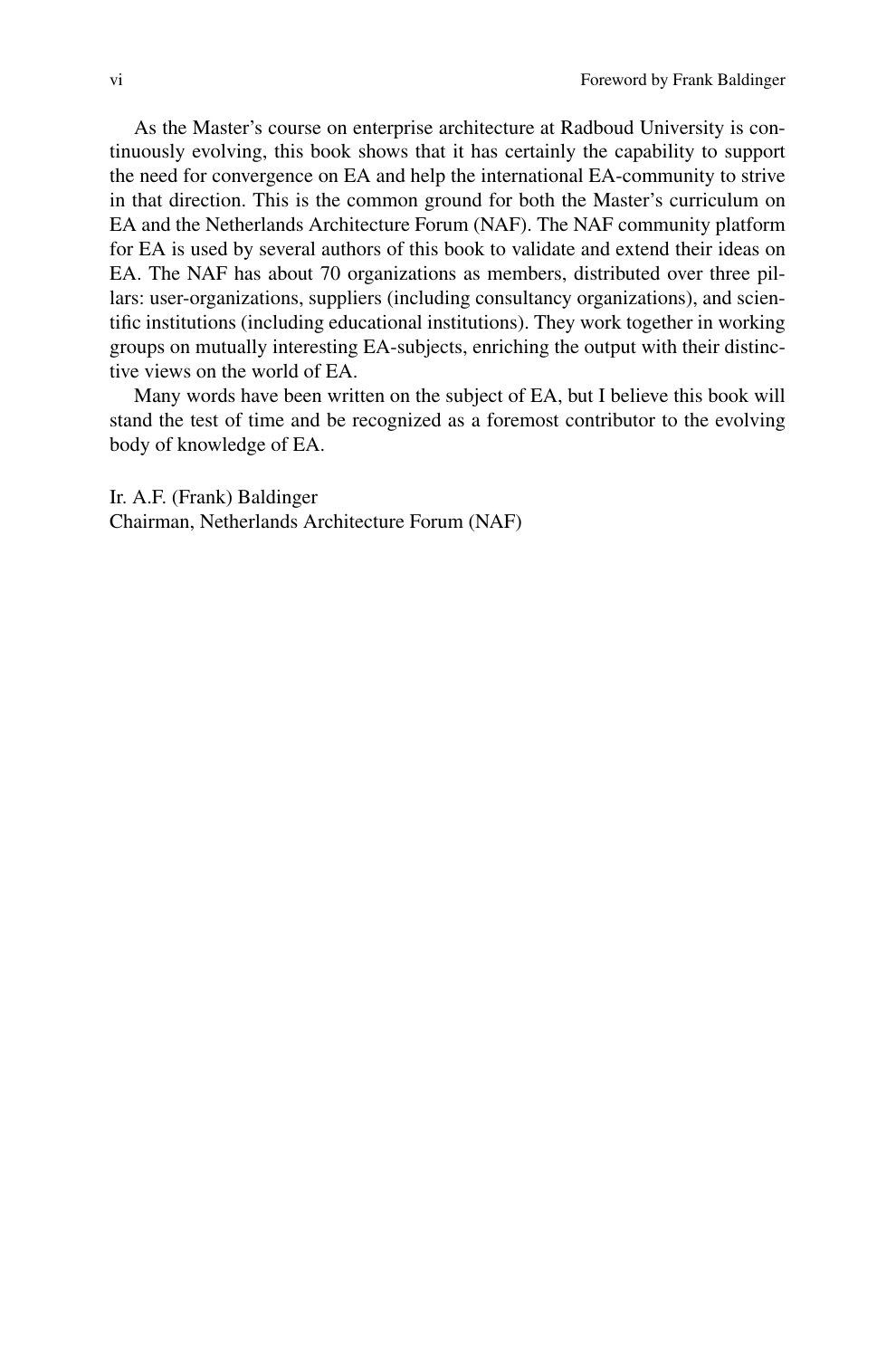#### **Foreword by Frank Harmsen**

When I first read a draft version of the manuscript of this book, I was proud. Proud of the authors, who spent many, many hours passionately writing one chapter after another. Writing a book about a maturing competence such as enterprise architecture is difficult. The lack of good definitions and the many, many homonyms and synonyms roaming around in the area is one hurdle. Some concepts are still in a stage that they require further research. Some are defined in theory, while in need of much more empirical testing. And, last but not least, as in every scientific discipline, there are various "schools" advocating different paradigms and ways of thinking. Nevertheless, the authors have managed to produce a nice synthesis and overview of the domain. I congratulate them with this!

I was also proud on the collaboration between academia and "the industry." For a company like Capgemini, such a collaboration is of vital importance. Capgemini continuously needs to innovate in order to help our clients in the best possible way. And we cannot do that on our own. I personally believe that the connection between academia and the consulting industry can be much stronger. There is so much low hanging fruit to be captured if scientists and consultants cooperate, but also on strategic issues requiring years of research; the universities and the consulting firms need to find each other. This is not only important to them, but to society in general. This book is a good example of how academia, in this case, the Radboud University Nijmegen, and the industry can jointly create an outcome that can help our clients to cope with the challenges and opportunities they face.

These challenges and opportunities are manifold. We live in an age in which change is the only constant. Complexity is omnipresent and so is the need to be agile and to transform. Businesses, i.e., our clients, need instruments to transform while their operations need to continue and improve. It is like redesigning and building a rocket that is already on its way to Mars—the term rocket science fully applies to the transformation challenges of our clients! And yet, these instruments are already available. One of the more important ones is architecture, and in particular, enterprise architecture. Enterprise architecture is the instrument that helps organizations in analyzing and structuring their current complexity, and in designing and managing their continuous transformation process to become agile, efficient, and effective.

The mission of Capgemini is: "Enabling Transformation." It is, therefore, not surprising that enterprise architecture is in the heart of our company. We consider it of strategic importance. We have a long standing tradition that started in the eighties and continued in the nineties with the advent of our Integrated Architecture Framework (IAF), which is currently incorporated in The Open Group Architecture Framework (TOGAF). This tradition has been vital to us and beneficial to our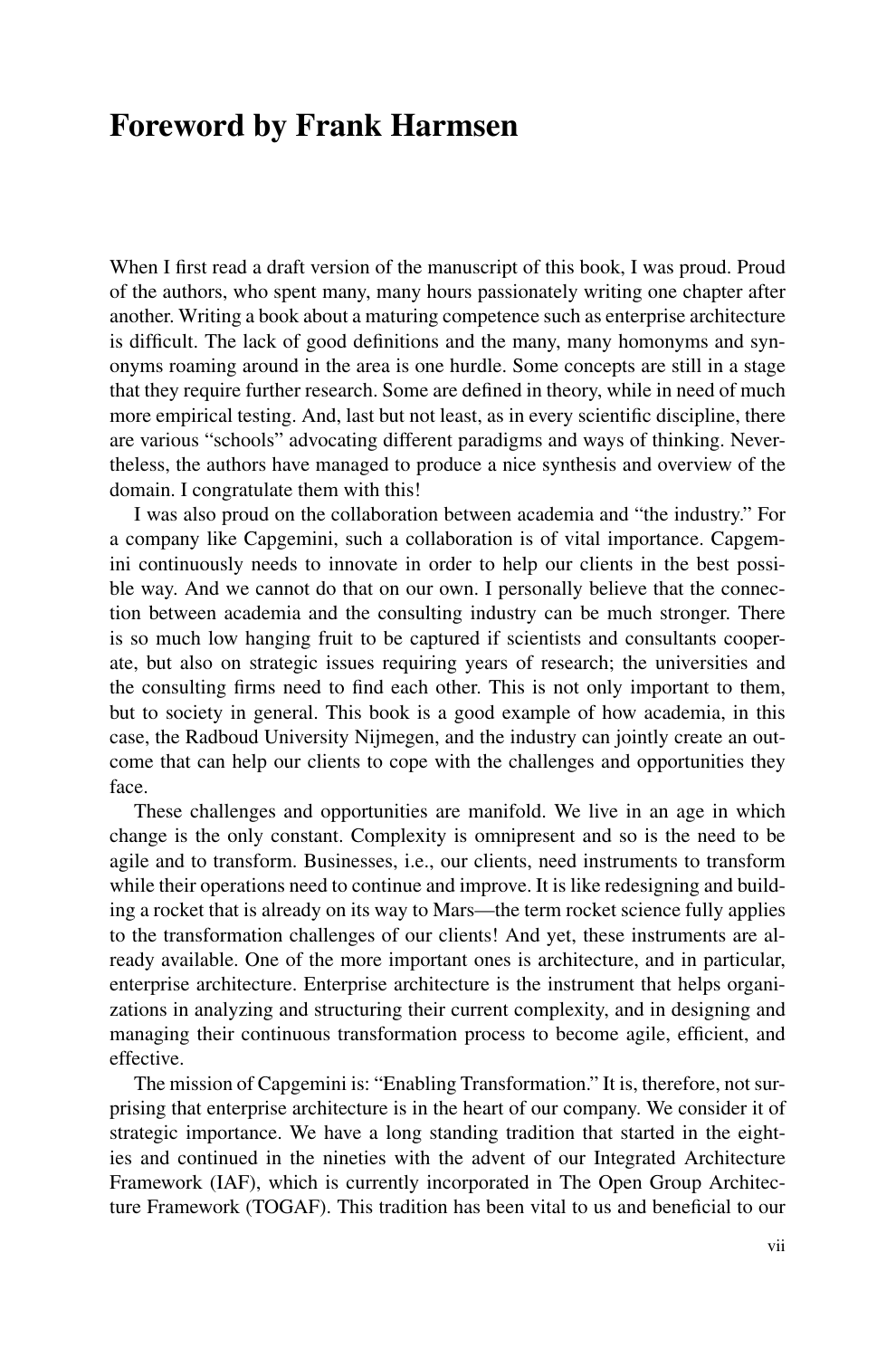clients as well. This book is part of this tradition, and I thank the authors for writing it.

Prof. A.F. (Frank) Harmsen Manager Service Line Architecture, Capgemini Netherlands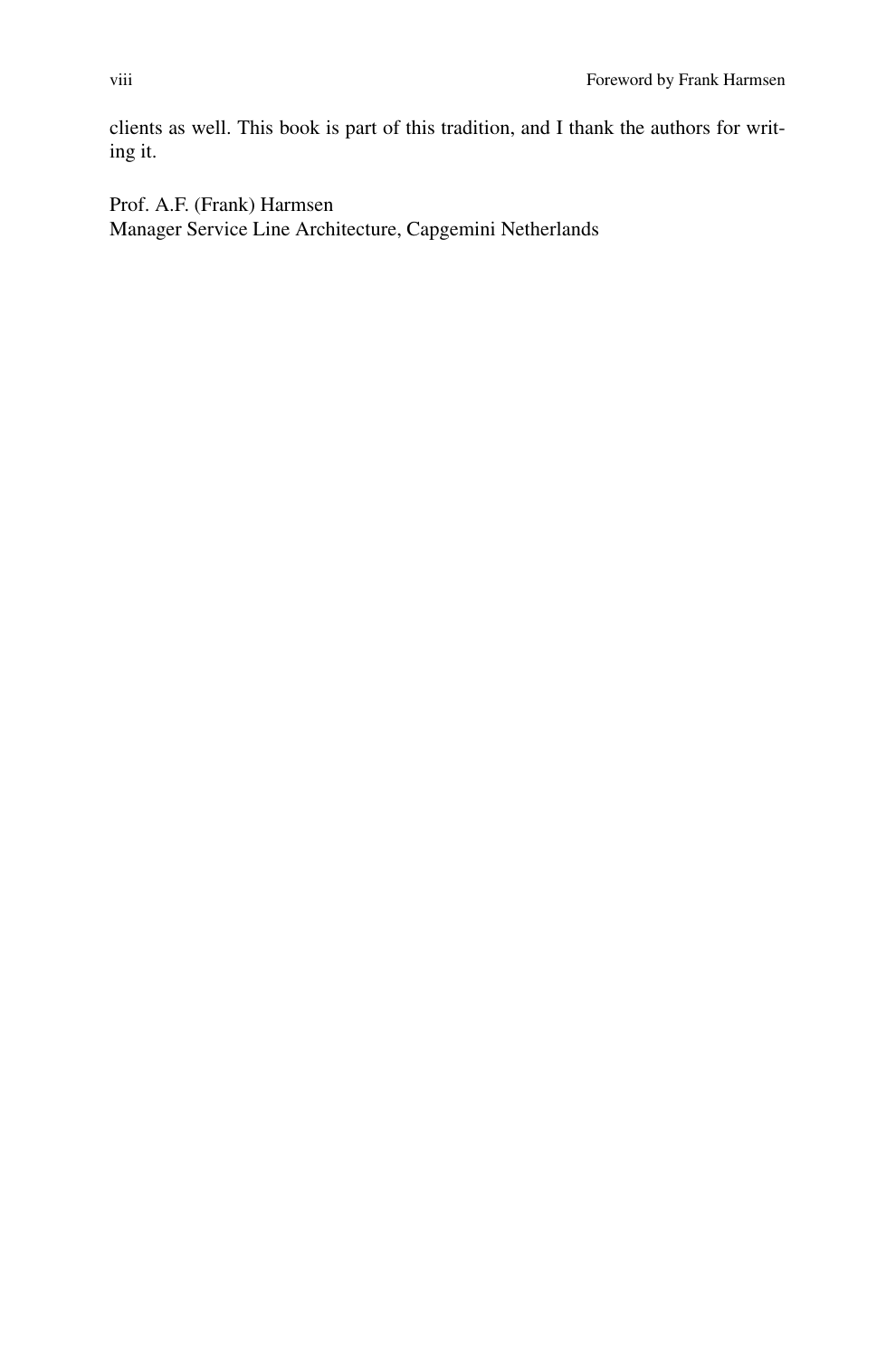### **Preface**

This book is positioned as a first in a series of books on enterprise architecture needed for a Master of Enterprise Architecture program, and is targeted both at university students and practitioners with a drive to increase their understanding of these fields.

As an introductory book, this book aims to explore the concept of enterprise architecture. At first glance, writing such an introductory book might seem as a straight forward task of setting up a structure and filling in "the blanks." However, writing this book turned out to be a pleasant journey of discovery. Based on our past experiences, each of us had a clear understanding of enterprise architecture, based on several years of experience and insight in the field. However, when we started writing this book, and each of us exposed our individual understandings, it became apparent that our understanding of the field differed in several ways. This prompted several discussions leading to an abundance of new insights. Without exception, these discussions took place in a pleasant and open atmosphere, fueled by our shared drive for understanding and increased insight. We are now even more convinced than before, that the field enterprise architecture is a true multi-disciplinary profession.

In the resulting book, we would like to share our insights, while also hoping to continue our discussions, now also involving you as a reader. We also realise that the journey is still far from complete. While this introductory book provides an overview of the field of enterprise architecture from the perspective of our insights, many aspects need further refinement. In our opinion this also applies to the field as a whole. As we will also conclude in this book, the field needs more maturing, and in writing this book we hope to provide a humble addition to this maturation process.

Utrecht, The Netherlands Martin Op 't Land

Erik Proper Maarten Waage Jeroen Cloo Claudia Steghuis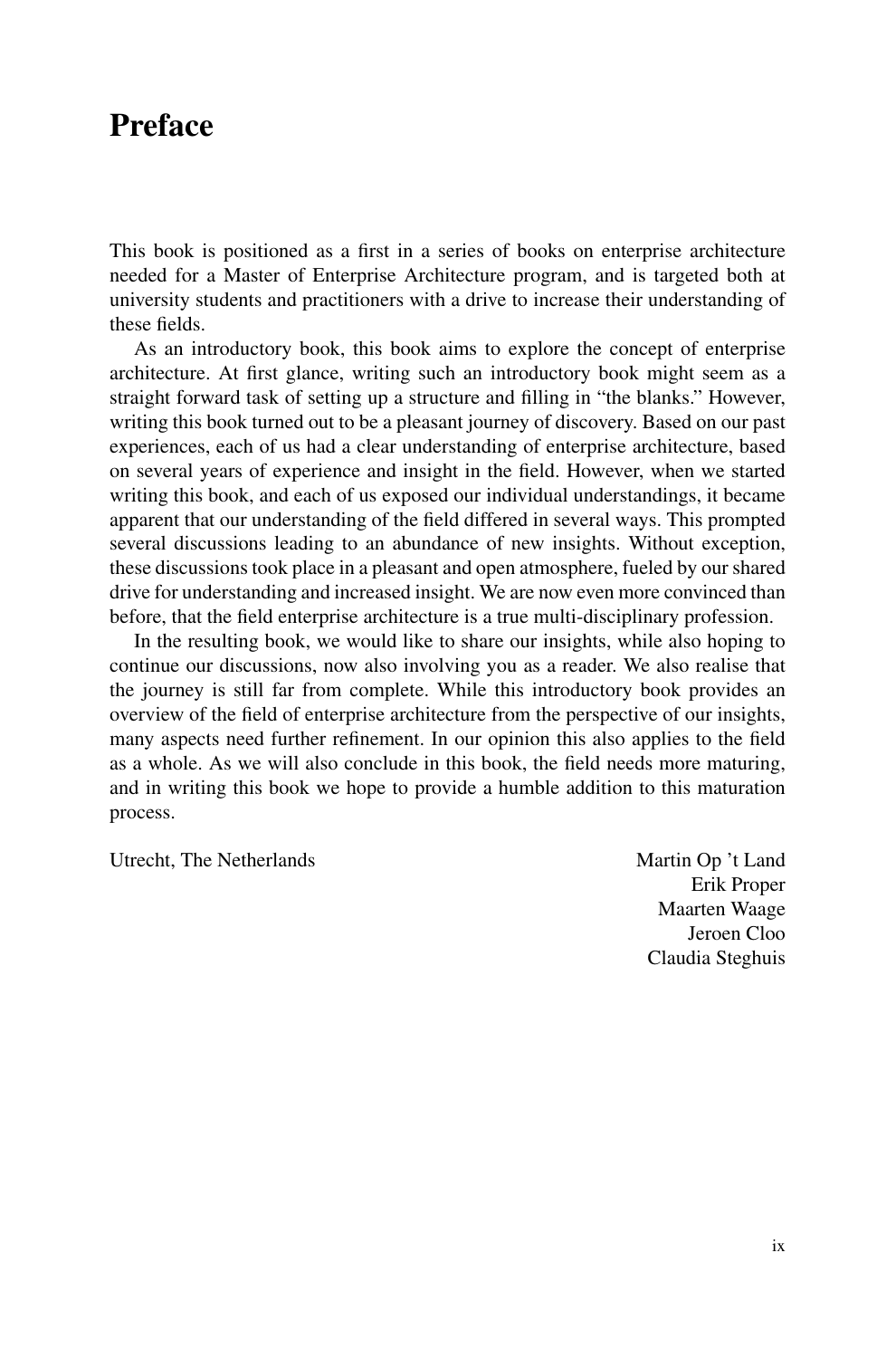#### **Acknowledgements**

The authors of this book are not the only ones who have contributed toward the creation of this book. Firstly, we would like to thank Cornelly Spier for doing the project management of this book. Without her enduring support, this book would not have been finished.

In writing this book, two much needed bridges needed to be built. One between academia and industry, and one between business and IT. It is our belief that the further development of the field of enterprise architecture requires a strong interaction across these bridges. While sharing this vision, our sponsors provided us with the support needed to create this book. We would, therefore, like to thank Capgemini's architecture service line, in particular, the architecture practices of the financial services, public and products sectors, as well as the Institute for Computing and Information Sciences from Radboud University Nijmegen for their support in creating this book.

Furthermore, we would like to thank the reviewers of earlier versions of this book's manuscript: Jan Achterbergh, Piet Adriaanse, Frank Baldinger, Dave van Gelder, Bas van Gils, André Gronsveld, Frank Harmsen, Wijke ten Harmsen van der Beek–Hamer, Herman Hartman, Jan Hoogervorst, Inderjit Kalsi, Mendel Koerts, Marc Lankhorst, Mieke Mahakena, Ronald Orlemans, Lucas Osse, Arnold van Overeem, Bart and Michal Papegaaij, Bert Sneep, and Anton van Weel for their valuable contributions.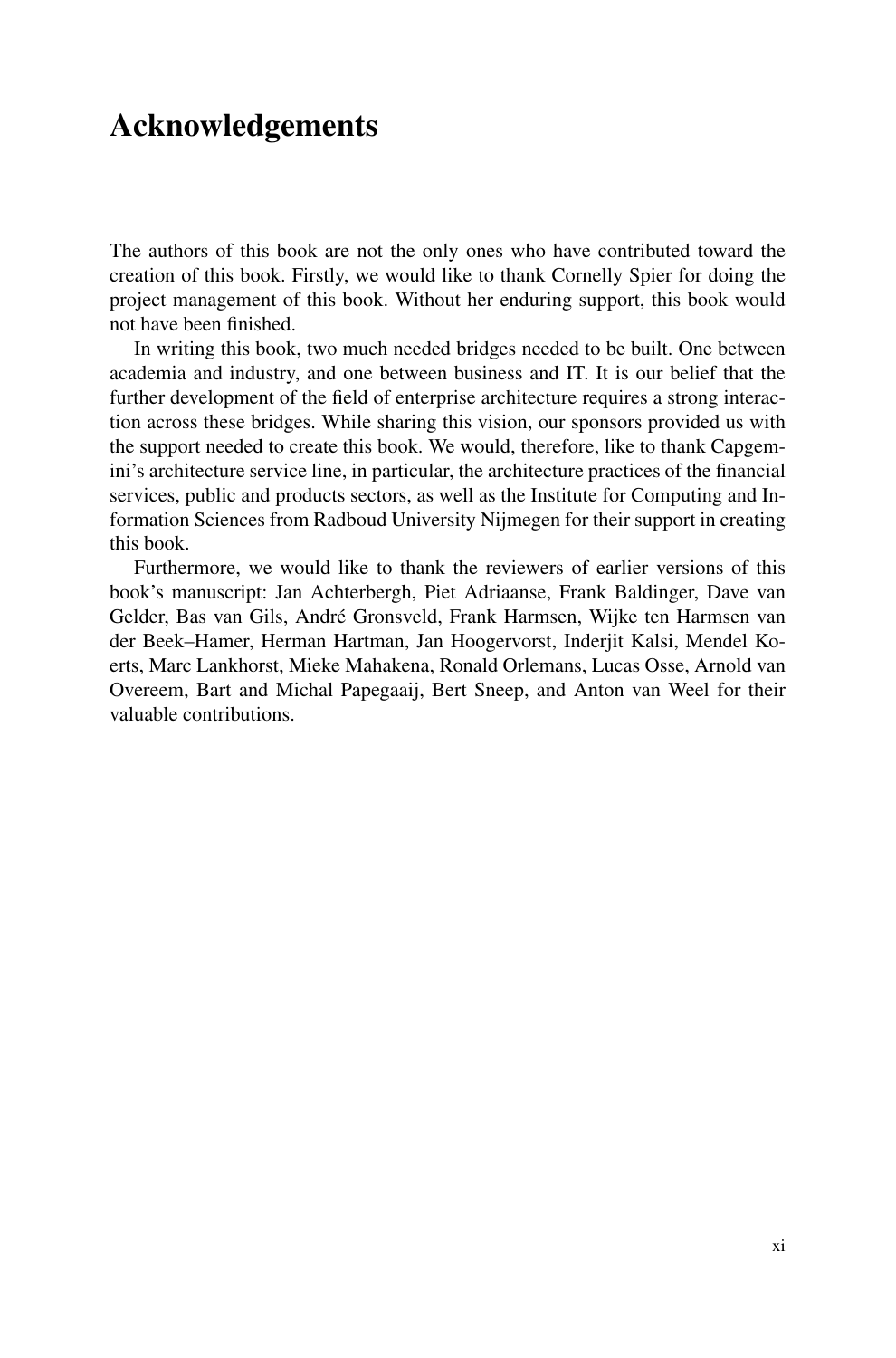## **Contents**

| 1 |     |              |                                                           | 1              |
|---|-----|--------------|-----------------------------------------------------------|----------------|
|   | 1.1 |              |                                                           | $\mathbf{1}$   |
|   | 1.2 |              |                                                           | $\overline{2}$ |
| 2 |     |              |                                                           | 5              |
|   | 2.1 | Introduction |                                                           | 5              |
|   | 2.2 |              |                                                           | 6              |
|   |     | 2.2.1        |                                                           | 6              |
|   |     | 2.2.2        | Shifting Powers in the Value Chain                        | $\overline{7}$ |
|   |     | 2.2.3        |                                                           | 8              |
|   |     | 2.2.4        | Achieving Competitive Advantage                           | 9              |
|   |     | 2.2.5        | Making Technology the Business Differentiator             | 9              |
|   |     | 2.2.6        | 10                                                        |                |
|   | 2.3 |              | 10                                                        |                |
|   |     | 2.3.1        | Stakeholders Involved in a Transformation<br>11           |                |
|   |     | 2.3.2        | 12<br>Stakeholders Impacted by Transformation Results     |                |
|   |     | 2.3.3        | 13<br>Stakeholders Sponsoring a Transformation            |                |
|   |     | 2.3.4        | 13<br>Variety and Complexity in Dealing with Stakeholders |                |
|   | 2.4 |              | 14                                                        |                |
|   |     | 2.4.1        | 14<br>Strategy as a Means to Focus Effort                 |                |
|   |     | 2.4.2        | Programmatic Steering of Change<br>16                     |                |
|   | 2.5 |              | 17                                                        |                |
|   |     | 2.5.1        | 17<br>Putting Strategy into Action                        |                |
|   |     | 2.5.2        | Putting Programmatic Steering into Action<br>20           |                |
|   | 2.6 |              | Requirements on Enterprise Architecture<br>21             |                |
|   | 2.7 |              | 23                                                        |                |
|   | 2.8 |              | 24                                                        |                |
| 3 |     |              | 25                                                        |                |
|   | 3.1 |              | A Historical Perspective on Enterprise Architecture<br>25 |                |
|   | 3.2 |              | 27                                                        |                |
|   | 3.3 |              | Key Applications for Enterprise Architecture<br>30        |                |
|   | 3.4 |              | 32                                                        |                |
|   |     | 3.4.1        | 32<br>Definitions of Enterprise Architecture              |                |
|   |     | 3.4.2        | 33<br>Perspectives on the Role of Enterprise Architecture |                |
|   |     | 3.4.3        | 34<br>Definition of Enterprise Architecture               |                |
|   |     | 3.4.4        | 34<br>Views in Enterprise Architectures                   |                |
|   | 3.5 |              | Key Concept of Enterprise Architecture<br>35              |                |
|   |     | 3.5.1        | Stakeholders and Their Concerns<br>35                     |                |
|   |     | 3.5.2        | 36<br>Principles                                          |                |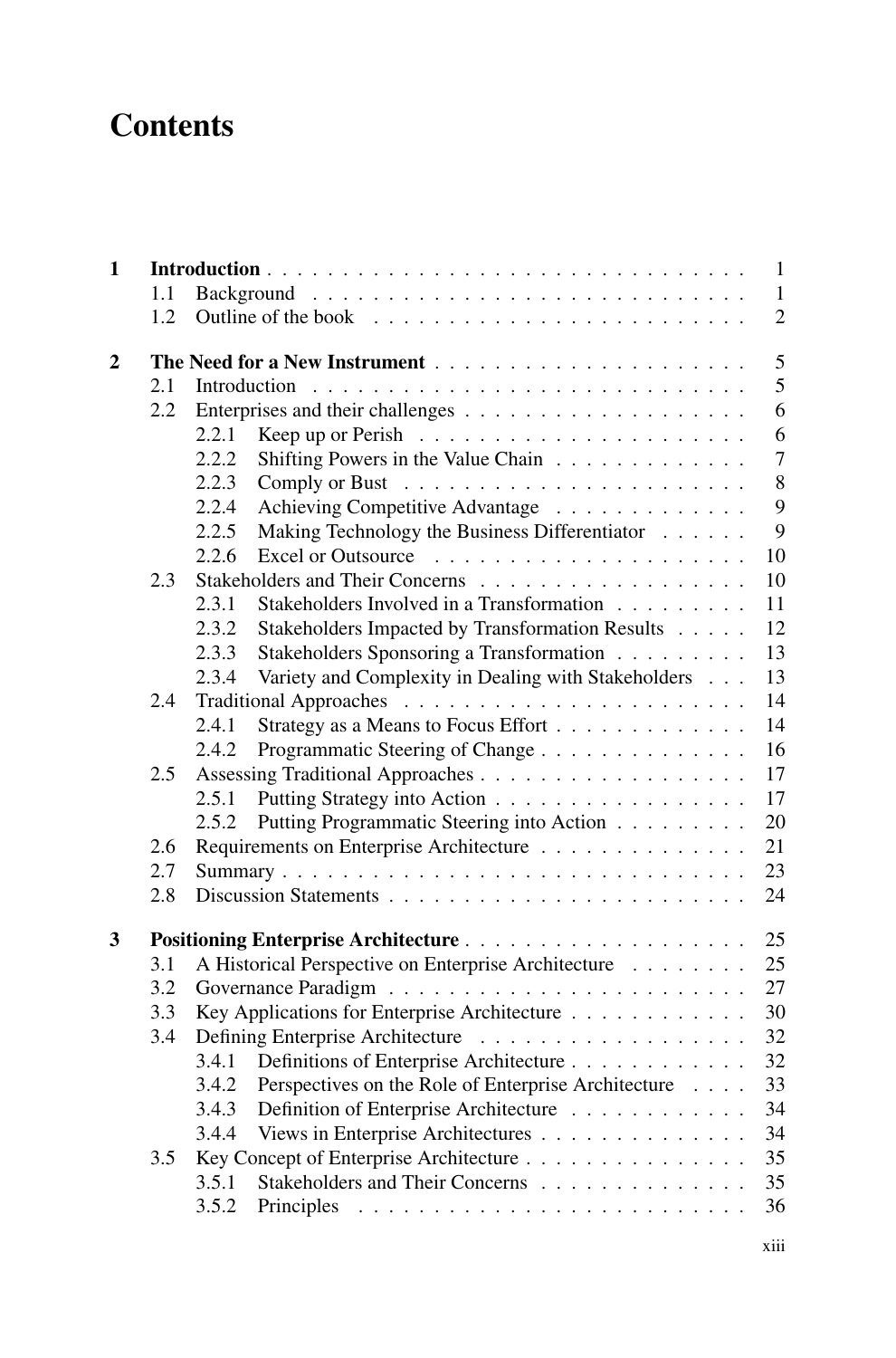|   |     | 3.5.3                                                           | 37 |
|---|-----|-----------------------------------------------------------------|----|
|   |     | 3.5.4<br>Views                                                  | 38 |
|   |     | 3.5.5                                                           | 39 |
|   | 3.6 | Benefits of Enterprise Architecture                             | 40 |
|   |     | Uses of Architectural Descriptions<br>3.6.1                     | 40 |
|   |     | Value of Enterprise Architecture<br>3.6.2                       | 41 |
|   |     | Added Value over Classical Approaches<br>3.6.3                  | 43 |
|   |     | 3.6.4                                                           | 43 |
|   | 3.7 | Competencies of an Enterprise Architect                         | 45 |
|   | 3.8 |                                                                 | 46 |
|   | 3.9 |                                                                 | 47 |
| 4 |     | The Results of Enterprise Architecting                          | 49 |
|   | 4.1 |                                                                 | 49 |
|   | 4.2 | Example Enterprise Architecture: Pizzeria "Perla del Nord"      | 49 |
|   |     | 4.2.1                                                           | 50 |
|   |     | 4.2.2                                                           | 54 |
|   |     | Enterprise Architecture Results in the Pizzeria Case<br>4.2.3   | 58 |
|   | 4.3 |                                                                 | 62 |
|   |     | 4.3.1<br>Possible Uses of Architecture Results                  | 62 |
|   |     | 4.3.2<br>From Intended Use to the Design of a Result            | 63 |
|   |     | A Deeper Understanding of the Quality of Results<br>4.3.3       | 64 |
|   | 4.4 | Enterprise Architecture Frameworks                              | 65 |
|   |     | Tapscott & Caston's Views<br>4.4.1                              | 66 |
|   |     | The Integrated Architecture Framework<br>4.4.2                  | 67 |
|   |     | 4.4.3<br>The ArchiMate Framework                                | 69 |
|   |     | 4.4.4                                                           | 69 |
|   |     | The Open Group's Architecture Framework<br>4.4.5                | 72 |
|   | 4.5 | Dimensions for Architecture Frameworks                          | 73 |
|   |     | 4.5.1                                                           | 74 |
|   |     | 4.5.2                                                           | 75 |
|   |     | 4.5.3                                                           | 75 |
|   | 4.6 | A Methodical Perspective on the Creation of Results             | 76 |
|   | 4.7 |                                                                 | 78 |
|   | 4.8 |                                                                 | 81 |
|   | 4.9 |                                                                 | 83 |
| 5 |     | The Process of Enterprise Architecting                          | 85 |
|   | 5.1 |                                                                 | 85 |
|   | 5.2 | The Core Process of Enterprise Architecting                     | 85 |
|   |     | 5.2.1<br>Creating Enterprise Architecture                       | 86 |
|   |     | Applying/Using Enterprise Architecture<br>5.2.2                 | 87 |
|   |     | Maintaining Enterprise Architecture Results<br>5.2.3            | 91 |
|   | 5.3 | Patterns for Enterprise Architecting                            | 92 |
|   |     | 5.3.1<br>Architecture Process Patterns and Architecture Schools | 93 |
|   |     | 5.3.2<br>Architecture Schools: Check the "Instruction for Use"  | 97 |